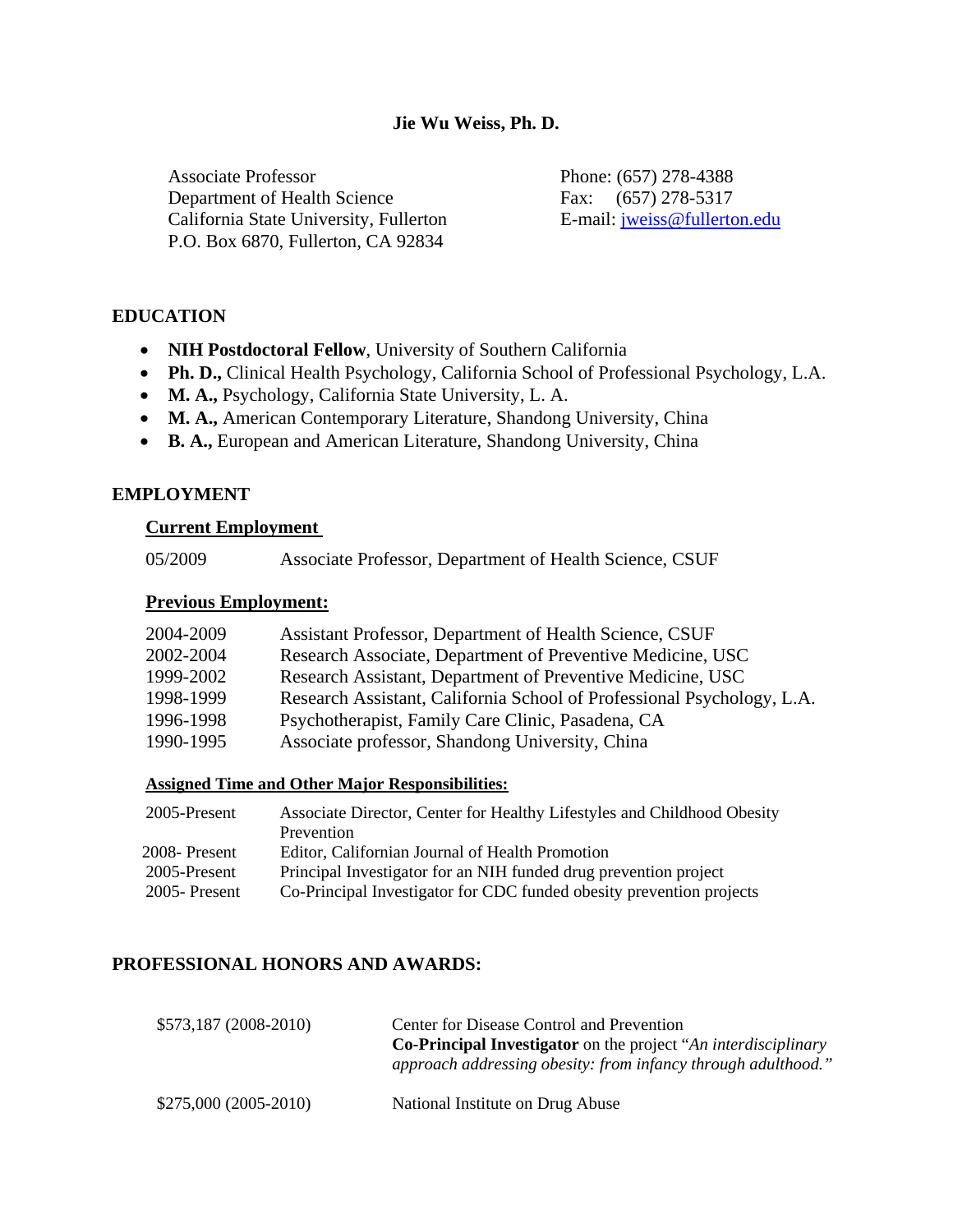|                         | <b>Principal Investigator</b> on the project, "Predicting smoking and<br>alcohol initiation"                                                                                                                    |
|-------------------------|-----------------------------------------------------------------------------------------------------------------------------------------------------------------------------------------------------------------|
| \$1,900,000 (2009-2012) | Department of Defense Congressionally Directed Medical<br>Research Programs. Co-PI on the project "Nutritional and<br>exercise aspects of Prader-Willi Syndrome and childhood<br>obesity." USAMRMC #07082001    |
| \$386,000 (2005-2007)   | Center for Disease Control and Prevention<br>Co-Principal Investigator on the project "An interdisciplinary<br>approach to prevent childhood obesity"                                                           |
| \$60,000 (2000-2002)    | Tobacco-Related Disease Research Program, University of<br>California, the President Office<br>Principal Investigator on the project, "Smoking in Asian youth:<br>Effect of self-image and family functioning." |
| \$5,000 (2007-2008)     | Special Fund for Research, Scholarship, and Creative Activity<br>Principal Investigator on the project, "Mothers' Feeding<br>Decision Making in Prevention of Childhood Obesity"                                |
| \$5,000 (2004-2005)     | Special Fund for Research, Scholarship, and Creative Activity<br>Principal Investigator on the project, "Adolescents'<br>expectancies regarding ecstasy use"                                                    |
| \$500 (2005)            | <b>International Research Travel Award</b><br>Supported by the Faculty Development Center, California State<br>University, Fullerton for an international conference presentation                               |
| \$500 (2004)            | <b>Research Travel Award</b><br>Supported by the Faculty Development Center, California State<br>University, Fullerton for a national conference presentation                                                   |
| \$10,000 (1993-1994)    | <b>Outstanding Teaching Award</b><br>Shandong University, China                                                                                                                                                 |
| 2006                    | Award for Outstanding Service to External Communities,<br><b>CSFU</b>                                                                                                                                           |
| 2007                    | <b>Award for Outstanding Scholarly and Creative Activity,</b><br><b>CSFU</b>                                                                                                                                    |
| 2009                    | <b>Award for Outstanding Service to Students, California State</b><br>University, Fullerton                                                                                                                     |
| 2009                    | Faculty Scholar Award, California State University, Fullerton                                                                                                                                                   |

# **TEACHING AREAS:**

| HESC 535        | Program Planning and Evaluation        |
|-----------------|----------------------------------------|
| <b>HESC 525</b> | Complementary and Alternative Medicine |
| HESC 440        | Determinants of Health Behavior        |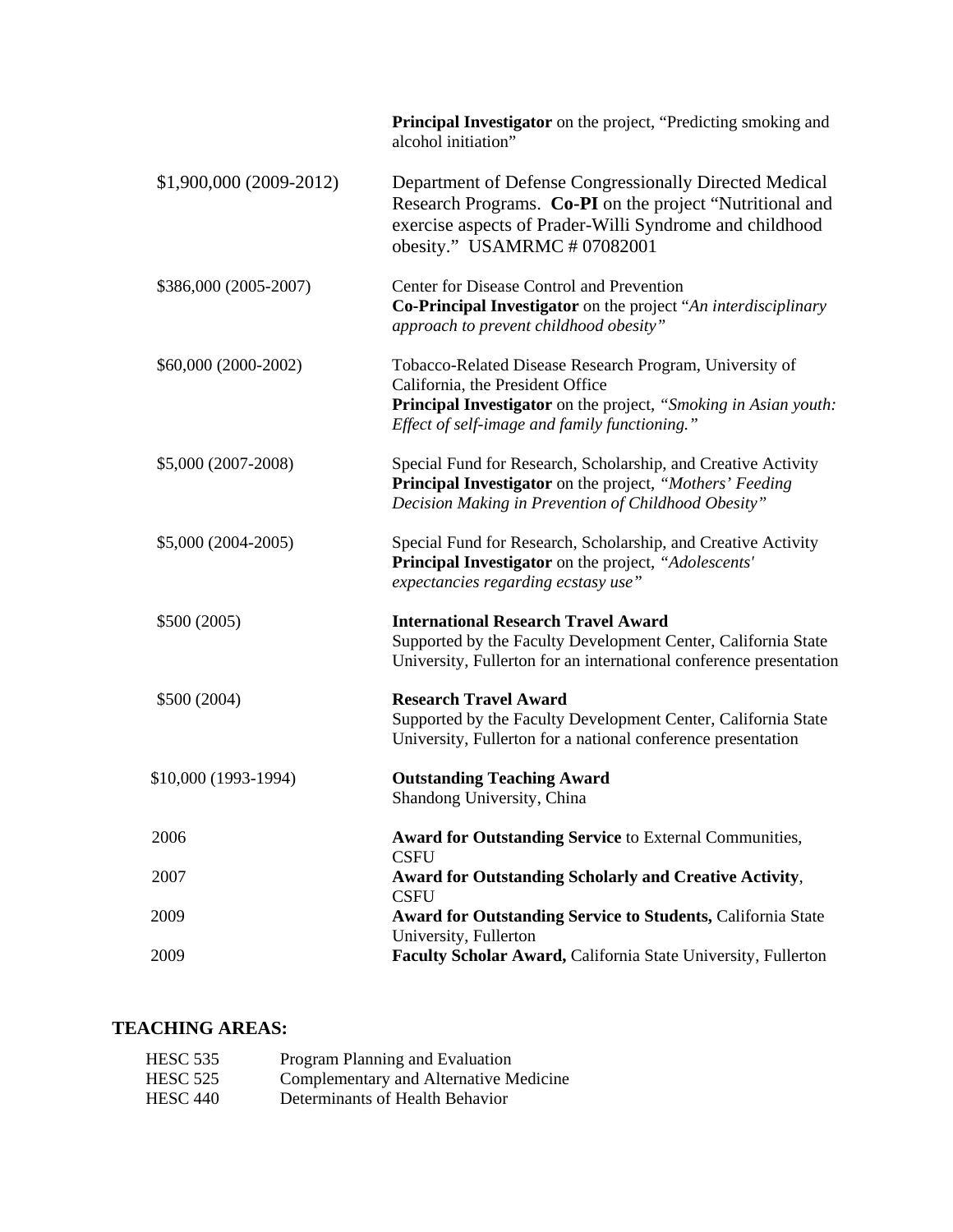| <b>HESC 325</b> | Consumer Health |
|-----------------|-----------------|
| HESC 101        | Personal Health |

#### **SCHOLARLY ACTIVITY**

#### **Peer-Reviewed Journal Publications, Books, and Book Chapters:**

- 1. **Weiss, J.W.**, & Weiss, D. (in press). A Descriptive Multi-Attribute Utility Model for Everyday Decisions. *Theory and Decision*.
- 2. Barbara J. Cherry, **Jie Weiss,** Brandon K. Barakat, Dana N. Rutledge, & C. Jessie Jones. (in press). Physical Performance as a Predictor of Cognitive Function in Fibromyalgia Physical Performance as a Predictor of Cognitive Function in Fibromyalgia. *Archives of Physical Medicine and Rehabilitation.*
- 3. **Weiss, J.W**., Cen, S., Mouttapa, M., Johnson, C. A., & Unger, J. B. (in press). Longitudinal effects of psychological attributes on adolescent smoking initiation. *Journal of Health Psychology*.
- *4.* Mouttapa, M., Watson, D. W., McCuller, J., Sussman, S., **Weiss, J. W.,** Reiber, C., Lewis, D., & Tsai, W. (in press). I'm Mad and I'm Bad: Links between Self-Identification as a Gangster, Symptoms of Anger, and Alcohol Use among Minority Adolescent Detainees. *Youth Violence and Juvenile Justice.*
- 5. Cheever, A., & **Weiss, J. W.** (2009). Adolescent alcohol dinking pattern: an assessment of demographics and personality characteristics. *Californian Journal of Health Promotion.*
- 6. Hermann, M. & **Weiss J.W.** (in press). Ecstasy Use among Adolescents. VDM Verlag Dr. Müller Aktiengesellschaft & Co. KG, Dudweiler Landstr. 125 a, 66123 Saarbrücken, Germany.
- 7. **Weiss, J. W.,** & Weiss, D. J. (Eds.) (2009). *A science of decision making: the legacy of Ward Edwards*. New York: Oxford University Press.
- 8. Altamirano, W., **Weiss J.W.,** Gomel, J., & McMahan, S. (2009). *Feeding re-school age children; a mother's decision making study*. VDM Verlag Dr. Müller Aktiengesellschaft & Co. KG, Dudweiler Landstr. 125 a, 66123 Saarbrücken, Germany.
- 9. **Weiss, J. W**., & Edwards, W., Mouttapa, M. (2009). The puzzle of adolescent substance initiation. In J. W. Weiss & D. J. Weiss (Eds). *A science of decision making: the legacy of Ward Edwards*. New York: Oxford University Press.
- 10. **Weiss, J. W**., Weiss, D. J., & Edwards, W. (2009). Big decisions, little decisions: The hierarchy of everyday life. In J. W. Weiss & D. J. Weiss (Eds). *A science of decision making: the legacy of Ward Edwards*. New York: Oxford University Press.
- 11. Weiss, D. J., Edwards, W., & **Weiss, J. W**. (2009). Why is a bird in the hand worth two in the bush? In J. W. Weiss & D. J. Weiss (Eds). *A science of decision making: the legacy of Ward Edwards*. New York: Oxford University Press.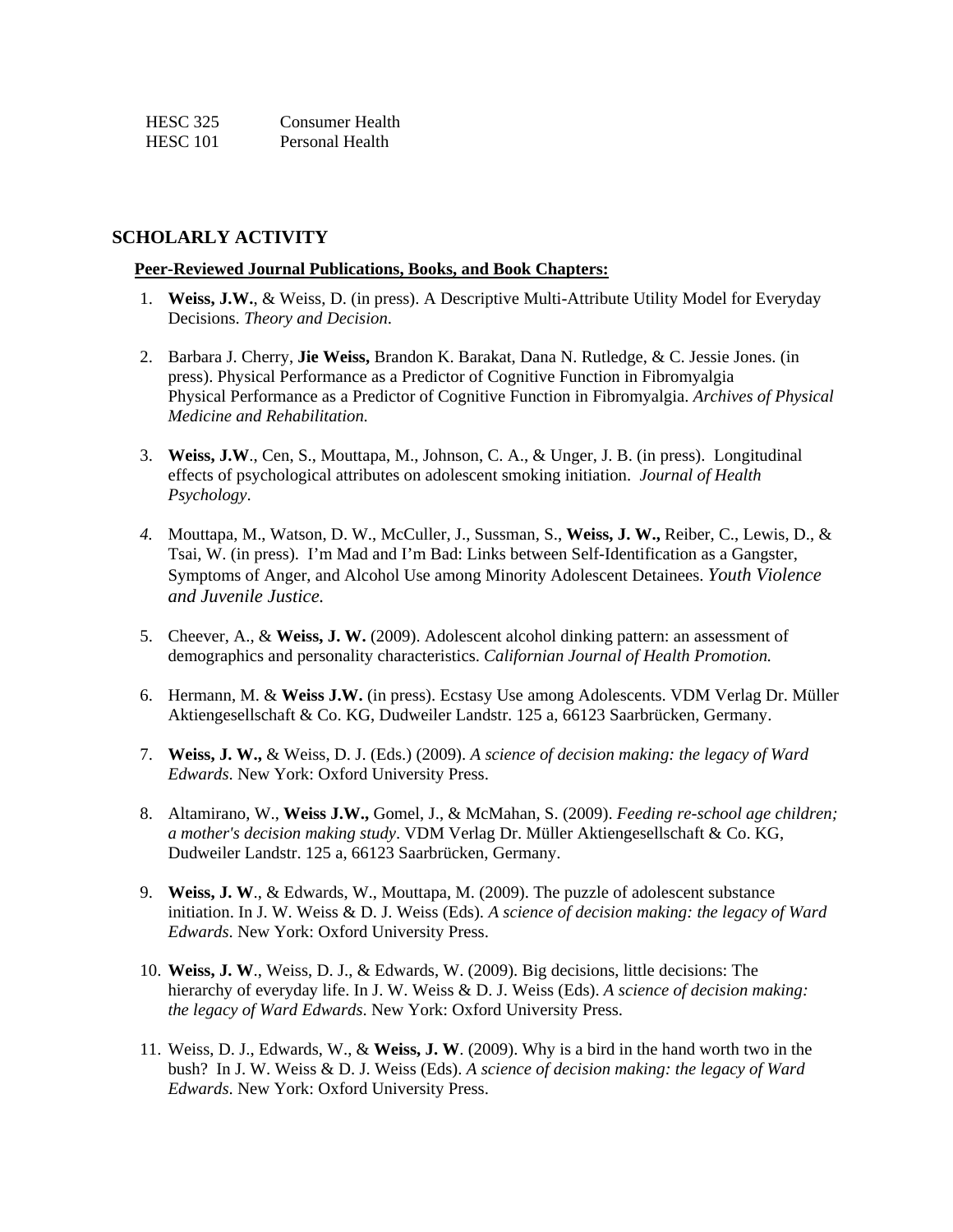- 12. **Weiss, J. W.,** Edwards, W., & Weiss, D. J. (2009). The clinical significance decision. In J. W. Weiss & D. J. Weiss (Eds). *A science of decision making: the legacy of Ward Edwards*. New York: Oxford University Press.
- *13.* Ora, A. G., Mouttapa, M., **Weiss, J.W.**, & Weissmuller, P. (2008). Food Security and Homelessness in the City of Anaheim. *Californian Journal of Health Promotion.*
- 14. Mouttapa, M., **Weiss, J W**., & Hermann, M. (2008). Is Image Everything? The Role of Self-Image in the Relationship between Family Functioning and Substance Use among Hispanic Adolescents. *Substance Use and Misuse*, 44.
- 15. **Weiss, J. W**., Palmer, P. H., Chou, C.-P., Mouttapa, M., Johnson, C. A., & the China Seven City Study Group. (2008). Association between psychological factors and adolescent smoking in Seven Cities, China. *International Journal of Behavioral Medicine, 15,* 149-156.
- 16. Moczulski, V., McMahan, S., **Weiss, J.,** Beam, W., & Chandler, L. (2007). Commuting behavior, built environment, and obesity risk among college students. *American Journal of Health Studies, 22,* 26-32*.*
- 17. **Weiss, J. W**., Merrill, V., & Gritz, E. R. (2007). Ethnic variation in the association between weight concern and adolescent smoking. *Addictive Behaviors, 32,* 2311-2316.
- 18. Chen, X. G. & **Weiss, J. W**. (2007). Enrichment in pre-kindergarten life predicts initiation of cigarette smoking in Asian American and Latino American adolescents. *Journal of Child and Family Studies, 16,* 498-507.
- 19. Chen, X. G. & **Weiss, J. W**. (2007). Enrichment in early childhood, self-concept and cigarette smoking among adolescent minorities in California: A mediation model effect analysis. In R. S. Grenell (Ed.) *Adolescent behavior research studies*. Hauppauge, NY: Nova Science Publishers, Inc.
- 20. **Weiss, J. W**., Garbanati, J. A., Tanjasiri, S. P., & Palmer, P. H. (2006). Effects of family functioning and self-image on adolescent smoking initiation among Asian American subgroups. *Journal of Adolescent Health, 39,* 221-228.
- 21. **Weiss, J. W**., Cen, S., Unger, J. B., Johnson, C. A., & Cruz, T. B. (2006). Longitudinal effects of pro-tobacco and anti-tobacco messages on adolescent smoking susceptibility. *Nicotine and Tobacco Research, 8,* 455-465.
- 22. **Weiss, J. W.,** Liu, I. P., Sussman, S., Unger, J., Cen, S., Chou, C.-P., & Johnson, C. A. (2006). After-school supervision, psychosocial impact, and adolescent smoking and alcohol use in China. *Journal of Child and Family Studies, 15,* 442-459*.*
- 23. **Weiss, J. W**., & Garbanati, J. A. (2006). Effects of acculturation and social norms on adolescent smoking among Asian-Americans*. Journal of Ethnicity in Substance Abuse, 5,* 75-90.
- 24. **Weiss, J. W**., Spruijt-Metz, D., Palmer, P.H., Chou, C-P., Johnson, C. A., & the China Seven Cities Study Research Team (2006). Smoking among adolescents in China: An analysis based upon the Meaning of Smoking Theory. *American Journal of Health Promotion*, *20,* 171-178.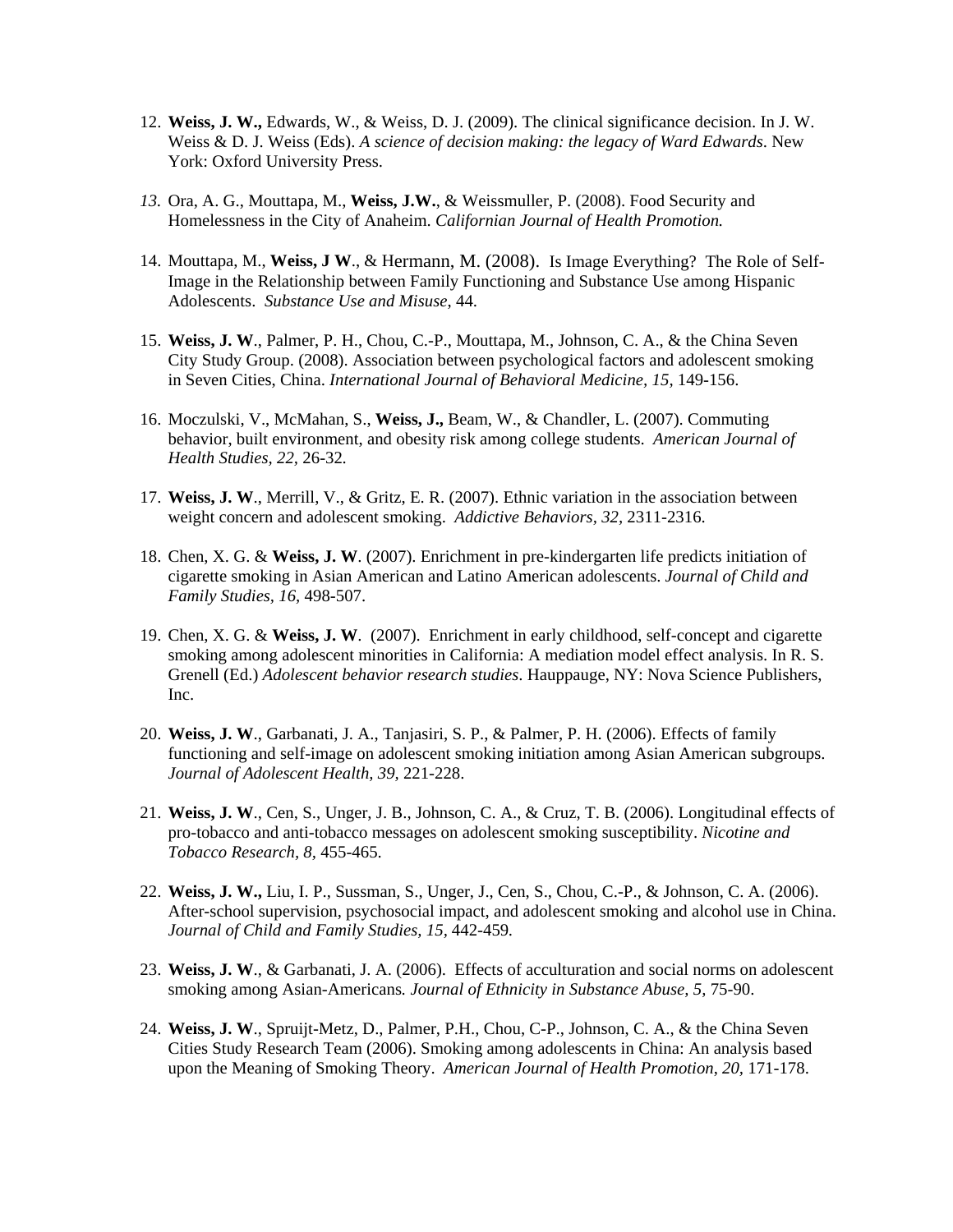- 25. **Weiss, J. W**., Mouttapa, M., Chou, C-P., Nezami, E., Johnson, C. A., Palmer, P. H., & Unger, J. B. (2005). Hostility, depressive symptoms, and smoking in early adolescence. *Journal of Adolescence, 28*, 49-62.
- 26. Unger, J. B., Trinidad, D., **Weiss, J. W**. (2004). Acculturation as a risk factor for smoking among Asian American adolescents: Is the association confounded by nationality? *Journal of Ethnicity in Substance Abuse, 3,* 65-79.
- 27. **Weiss, J. W**., & Garbanati, J. A. (2004). Relationship of acculturation and family functioning to smoking attitudes and behaviors among Asian-American adolescents. *Journal of Child and Family Studies, 13,* 193-204.
- 28. Cachelin, F., **Weiss, J. W.,** & Garbanati, J. A. (2003). Dieting and its relationship to smoking, acculturation, and family environment in Asian and Hispanic adolescents. *Eating Disorders, 11,* 51-61.
- 29. **Weiss, J. W**., & Weiss, D. J. (2002). Recruiting Asian-American adolescents. *Journal of Child and Family Studies, 11,* 143-149.

#### **Professional Presentations and Published Abstract (Peer-Reviewed):**

- 1. Anna Stiles Hanlon, MS, **Jie Wu Weiss, PhD**, Angela Lin, BA, Melissa Belluz, BS, Emily Grubbs, BA, Melissa C. DeHate, BA and Chia-Hsin Emily Cheng, MA*.* (November 7-11, 2009). [Drink or not to drink: Decision making process in alcohol use among college students.](http://apha.confex.com/apha/137am/webprogram/Paper197899.html) The 137th APHA Annual Meeting, Philadelphia, PA.
- 2. Angela Lin, **Jie W. Weiss, PhD,** Anna Stiles Hanlon, Chia-Hsin Emily Cheng, MA, Emily Grubbs and Melissa C. DeHate. (November 7-11, 2009). [Decision making in food choices among](http://apha.confex.com/apha/137am/webprogram/Paper201084.html)  [college students.](http://apha.confex.com/apha/137am/webprogram/Paper201084.html) The 137th APHA Annual Meeting, Philadelphia, PA.
- 3. Michele Mouttapa, PhD, **Jie Wu Weiss, PhD**, Archana J. McEligot, PhD, Trina Robertson, MS, RD, Linda Trinh, BS and Ann Ora, MPH. (November 7-11, 2009). [Dairy Council of California's](http://apha.confex.com/apha/137am/webprogram/Paper206544.html)  [Personal Nutrition Planner: Results of the Online Tool among Women](http://apha.confex.com/apha/137am/webprogram/Paper206544.html). The 137th APHA Annual Meeting, Philadelphia, PA.
- 4. Alberto Gedissman, MD, , Michele Mouttapa, PhD, **Jie Wu Weiss, PhD,** and Lianne Nacpil, B.A. (March, 2009). A Pediatrician's Strategy for Obesity Prevention and Intervention in Latino Population: The Effect of Depressive Symptoms on Outcomes. National Initiative for Children Healthcare Quality. Grapevine, Texas.
- 5. Alberto Gedissman, MD, Michele Mouttapa, PhD, **Jie Wu Weiss, PhD**, and Lianne Nacpil, B.S. (Feb., 2009). A Pediatrician's Strategy for Obesity Prevention and Intervention in Latino Population. American Academy of Pediatrics Future of Pediatrics: Quality Care for ALL Children. Anaheim, CA.
- 6. Grubbs, E., DeHate, M., Cheng, E. C., **Weiss, J. W**., & Hanlon, A. S. (April, 2009). *How dietary patterns and physical activity correspond with psychological wellness*. Western Psychological Association 89th Annual Convention, Portland, OR.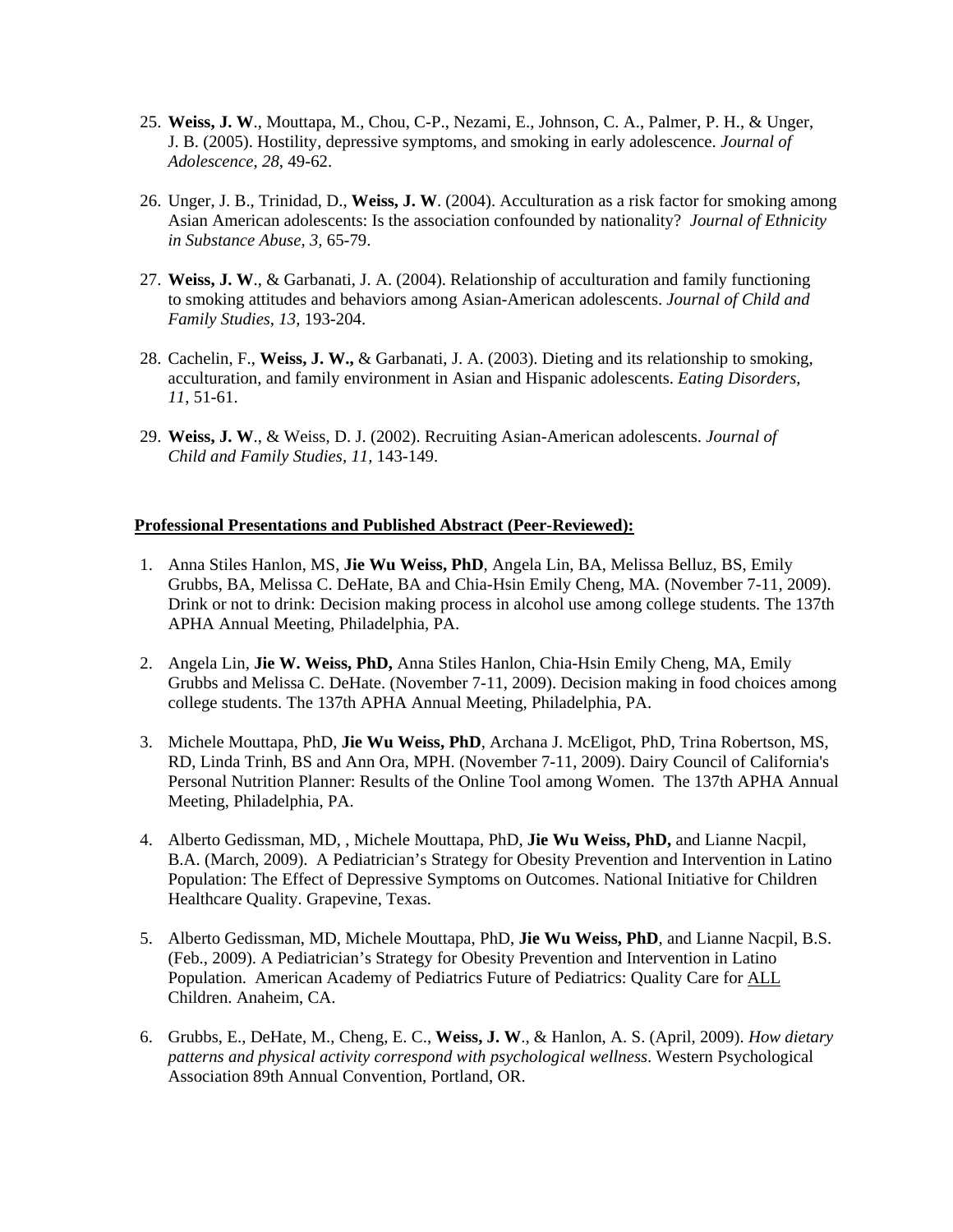- 7. DeHate, M., Grubbs, E., **Weiss, J. W.,** Hanlon, A. S., & Cheng, E. C. (May, 2009). *Dietary choices and physical activity of college students: A self-image mediation model.* Association for Psychological Science 21<sup>st</sup> Annual Convention, San Francisco, CA.
- 8. Melissa Rose Belluz, **Jie Weiss, PhD**, Anna Stiles Hanlon, MS, Angela Lin, Emily Grubbs, Melissa DeHate, and Chia-Hsin Emily Cheng (May, 2009). Decision Making Process in Alcohol Use Among College Students. American College Health Association, San Francisco, CA.
- 9. Anna Stiles Hanlon, MS, Chia-Hsin Emily Cheng, **Jie Weiss,** Angela Lin, Emily Grubbs, and Melissa DeHate (May, 2009). Application of the Multi-attribute Utility Model to Explain College Students' Lifestyle Choices. American College Health Association, San Francisco, CA.
- 10. Anna Stiles Hanlon, MS, **Jie Weiss**, Angela Lin, Emily Grubbs, Melissa DeHate, and Chia-Hsin Emily Cheng. (May, 2009). Decision Making in Food Choices among College Students. American College Health Association, San Francisco, CA.
- 11. Cherry, B.J., Jones, C.J., Rutledge, D.N., **Weiss, J.W**., Barakat, B.K., ZettelWatson, L., Mouttapa, M., Just, N. & Aquino, J. (March, 2009). Physical and Cognitive Performance in Fibromyalgia and Normal Aging. 19<sup>th</sup> Annual Rotman Research Institute Conference. Cognitive Aging: Research and Practice. Toronto, Canada.
- 12. Grubbs, E., DeHate, M., Cheng, E. C., **Weiss, J. W**., & Hanlon, A. S. (April, 2009). *How dietary patterns and physical activity correspond with psychological wellness*. Western Psychological Association 89th Annual Convention, Portland, OR.
- 13. DeHate, M., Grubbs, E., **Weiss, J. W**., Hanlon, A. S., & Cheng, E. C. (May, 2009). *Dietary choices and physical activity of college students: A self-image mediation model.* Association for Psychological Science 21<sup>st</sup> Annual Convention, San Francisco, CA.
- 14. **Weiss, J.W.**, & Mouttapa, M. (Nov. 2008). Decision Making Process in Alcohol Use among Youth. Paper presented at the 136<sup>th</sup> American Public Health Association annual conference. San Diego, CA.
- 15. Akagha, K., **& Weiss, J.W.**, Mouttapa, M., & Merrill, V. (Nov. 2008). First puff: A multiattribute utility model for predicting smoking initiation among adolescents. Paper presented at the 136<sup>th</sup> American Public Health Association annual conference. San Diego, CA.
- 16. Mouttapa, M., & **Weiss, J.W.** (Nov. 2008). A Multi-Attribute Utility Model Approach towards Binge Drinking among University Students. Paper presented at the 136<sup>th</sup> American Public Health Association annual conference. San Diego, CA.
- 17. **Weiss, J.W.**, & Weiss, D. (July, 2008). A Descriptive Multi-Attribute Utility Model for Everyday Decisions. Paper presented at the 13<sup>th</sup> International Conference on Foundation and Application of utility, Risk, and Decision Theory. Barcelona, Spain.
- 18. **Weiss, J.W.** (May, 2008). Is mothers' intention to feed children healthy food consistent with their daily feeding behaviors? *Invited presentation* at Nutrition and Physical Activity Collaborative Forum, Santa Ana, CA.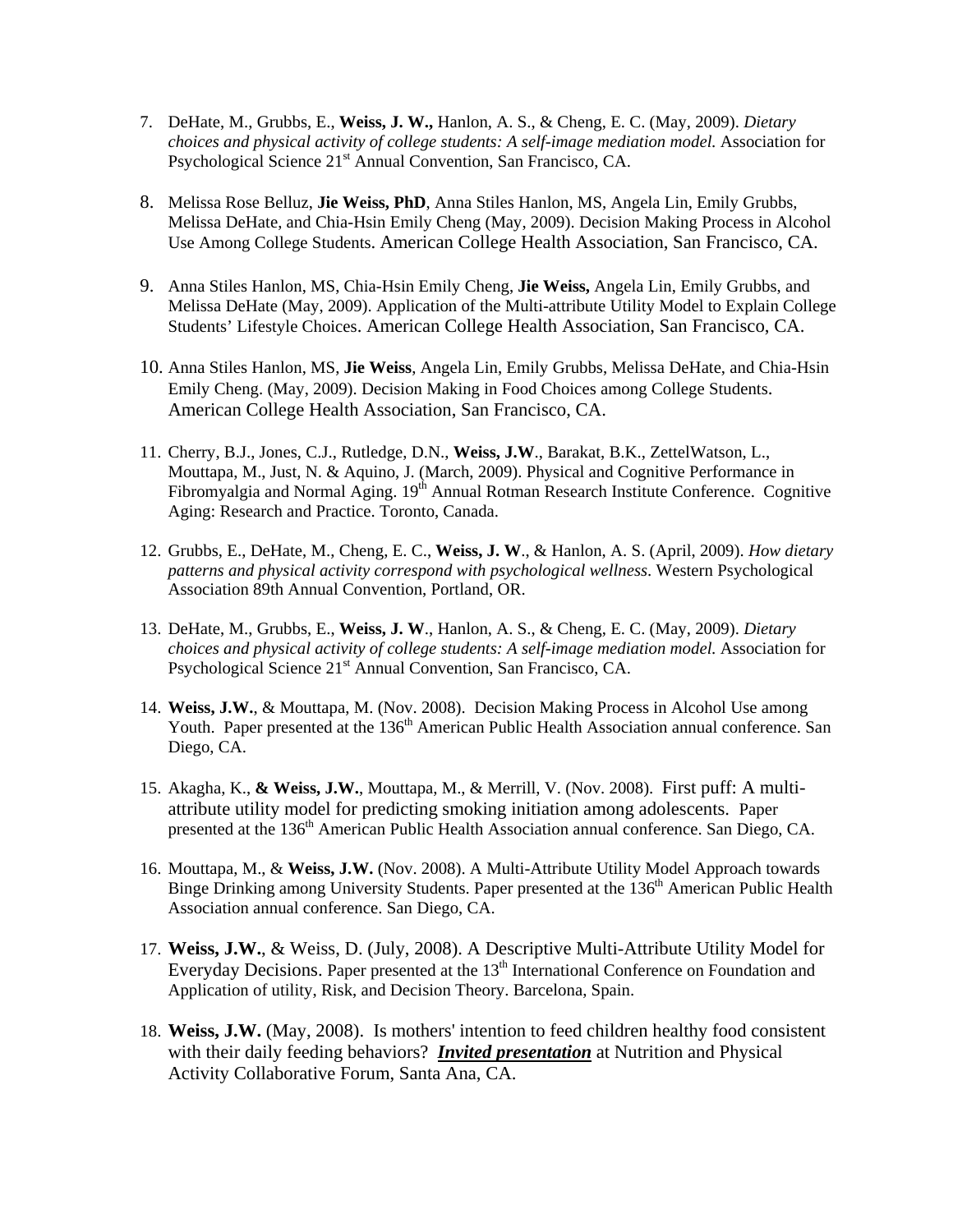- 19. Mouttapa, M., & **Weiss, J.W**. (May, 2008). *Invited presentation,* How to conduct a community-based program evaluation at Power-Play-MD-OC, the Pediatric Weight Management Clinic, Orange County, CA
- 20. **Weiss, J. W.**, Merrill, V. (Nov., 2007). Relationship of family functioning and self-image to alcohol and marijuana use among adolescents. Paper presented at the  $135<sup>th</sup>$  American Public Health Association annual conference. Washington D.C.
- 21. **Weiss, J. W.**, Mouttapa, M. (Nov., 2007). Perceived Risk of Violence and Victimization: Another Piece of the Adolescent Smoking and Alcohol Use Puzzle. Paper presented at the 135<sup>th</sup> American Public Health Association annual conference. Washington D.C.
- 22. **Weiss, J. W.**, Gomel, J., & Altamirano, W. (Aug., 2007). Mothers' decisions about food choices for their preschoolers. Paper presented in a symposium: Decisions about food and eating: New perspectives at the 21<sup>st</sup> Subjective Probability, Utility, and Decision Making Conference, Warsaw, Poland.
- 23. **Weiss, J. W**. (Feb., 2007). Expectancy of substance use among adolescents. *Invited* presentation at the SIG Community Partnership Conference, University of California, Irvine, California.
- 24. Gomel, J., & **Weiss, J. W.** (Jan. 2007). Mothers' decision in food choices for their preschoolers. Poster presented at the California Childhood Obesity Conference, Anaheim, California.
- 25. Gomel, J., & **Weiss, J. W.** (Jan. 2007). Latino parents' perceptions of obesity risk for their children. Poster presented at the California Childhood Obesity Conference, Anaheim, California.
- 26. **Weiss, J. W**. (Jan, 2007). Sorry Simon: A utility model of lifestyle decisions. *Invited* talk at the Department of Psychology Colloquium Series, Carleton University, Ottawa, Canada.
- 27. Weiss, J. W. (Jan., 2007). Why Smoking is Worthwhile After All? Paper presented at the 45<sup>th</sup> Annual Bayesian Research Conference, Fullerton, California.
- 28. **Weiss, J. W.**, Merrill, V., Soltanmorad, K. (Nov., 2006). Association between weight concerns and smoking initiation among adolescents. Paper presented at the 134<sup>th</sup> American Public Health Association annual conference. Boston, MA.
- 29. **Weiss, J. W**. (July, 2006).The puzzle of adolescent substance initiation. Paper presented in an *invited* symposium at the 26<sup>th</sup> International Congress of Applied Psychology, Athens, Greece.
- 30. **Weiss, J. W**. (April, 2006). Decision making in lifestyle choices. Paper presented at the OKJDM Conference, Oklahoma City.
- 31. **Weiss, J. W.,** Weiss, D. J., & Edwards, W. (Jan., 2006). Sex, drugs, and gluttony: Everyday options. Paper presented at the 44<sup>th</sup> Annual Bayesian Research Conference, Fullerton, California
- 32. **Weiss, J. W.,** Weiss, D. J., & Edwards, W. (Nov., 2005). Big decisions, little decisions: The Hierarchy of Everyday Life. Paper presented at the 26<sup>th</sup> Annual Judgment/Decision Making Conference, Toronto, Canada.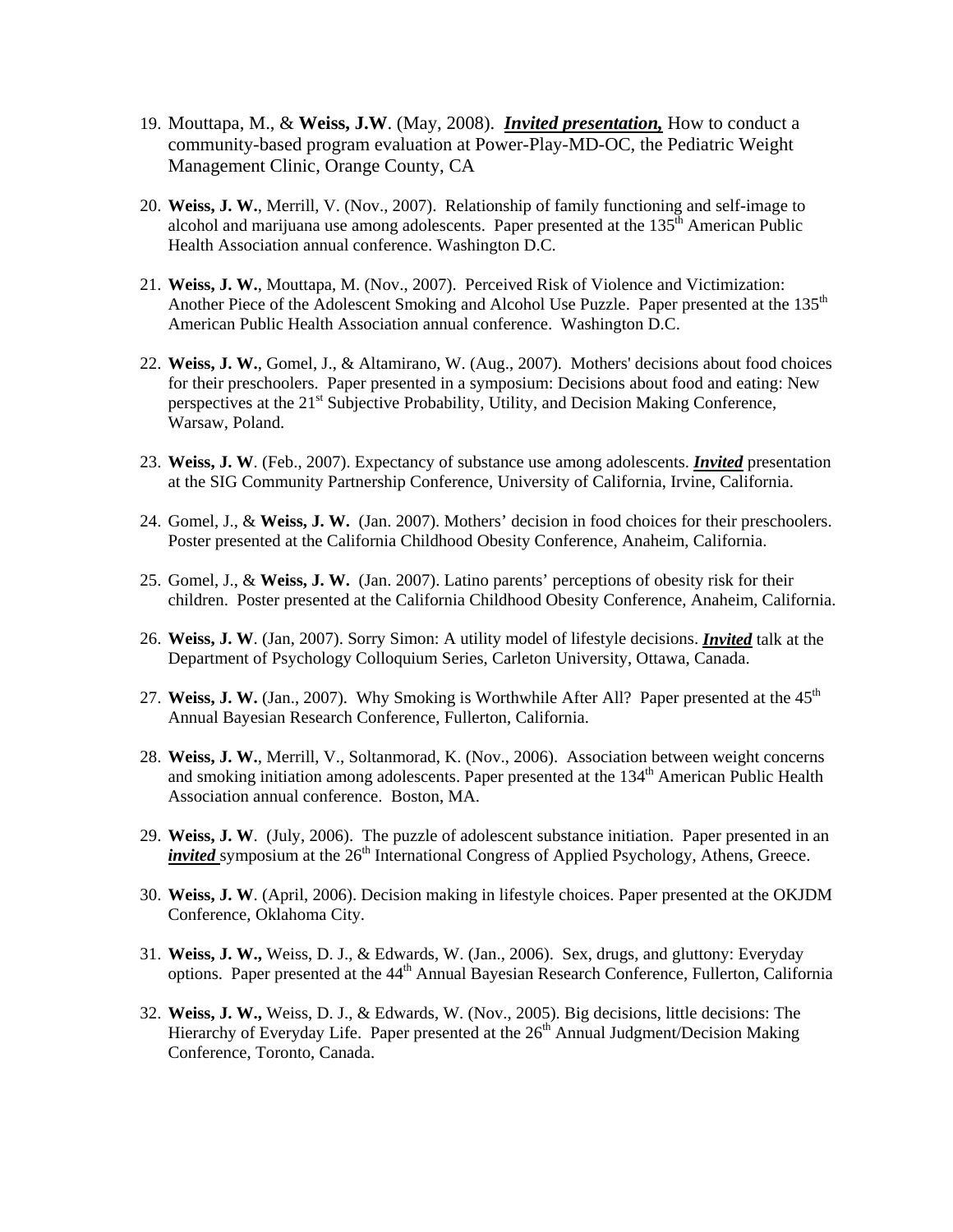- 33. **Weiss, J. W.** (Oct. 2005). Ideas, passion, and getting grants. *Invited* talk at NIDA's Health Disparity Conference, Atlanta, Georgia.
- 34. **Weiss, J. W.,** & Edwards, W. (August, 2005). The puzzle of adolescent substance initiation. Paper presented at the 20<sup>th</sup> Research Conference on Subjective Probability, Utility, and Decision Making (SPUDM), Stockholm, Sweden.
- 35. Weiss, D. J., Edwards, W. & **Weiss, J. W.** (August, 2005). Bird in the hand. Paper presented at the  $20<sup>th</sup>$  Research Conference on Subjective Probability, Utility, and Decision Making (SPUDM), Stockholm, Sweden.
- 36. **Weiss, J. W.,** Xinguang Chen (May, 2005). Enrichment in early childhood experience reduces risk for smoking initiation in adolescence. Paper presented at the 17<sup>th</sup> Annual Conference of the American Psychological Association, Los Angeles.
- 37. Weiss, D. J., Edwards, W., **Weiss, J. W.** (January, 2005). When is the bird in the hand worth more? Paper presented at the 43<sup>rd</sup> Annual Bayesian Research Conference, Fullerton, California.
- 38. **Weiss, J. W.,** Weiss, D. J., & Edwards, W. (November, 2004). Clinical significance: A critical decision for evidence-based medicine. Poster presented at the  $25<sup>th</sup>$  Annual Judgment/Decision Making Conference, Minneapolis.
- 39. **Weiss, J. W.**, Johnson, C. A., Baezconde-Garbanati, L., Palmer, P., Cen, S., Spruijt-Metz, D., Chou, C.-P., & the China Seven City Study Group. (August, 2004). Decision making in smoking initiation: Comparisons between Chinese and American adolescents. Paper presented at the 28th International Congress of Psychology, Beijing, China.
- 40. **Weiss, J. W.**, Palmer, P. H., Chou, C-P., Unger, J. B., Gallaher, P., Sun, P., Johnson, C. A., & the China Seven City Study Group (August, 2004). Psychosocial and cultural determinants for adolescents smoking: Comparisons between Chinese and Asian-American adolescents. Paper presented at the 17th Congress of the International Association for Cross-Cultural Psychology, Xi'an, China.
- 41. **Weiss, J. W.** (2004, January). Decision making in smoking initiation. Paper presented at the Bayesian Research Conference, Fullerton, CA.
- 42. **Weiss, J. W.,** & Weiss, D. J. (2003, November). Why do adolescents start to smoke? Comparing Chinese and American adolescents. Paper presented at the Annual Meeting of Society for Judgment and Decision Making, Vancouver.
- 43. **Weiss, J. W.** (2003, October). Psychosocial risk factors for adolescent smoking. Paper presented at the Fourth Annual Asian-American Cancer Control Academy, Asian-American Network for Cancer Awareness, Research and Training, Los Angeles, CA.
- 44. **Weiss, J. W**. (2003, October). Adolescent's motivation for smoking and other drug use. Paper presented at Weaving Our Message: United Against Tobacco Abuse Conference, Los Angeles, CA.
- 45. **Weiss, J. W**., Palmer, P. H., Garbanati, J. A., Xie, B., Unger, J. B., & Johnson, C. A. (2003, August). Why do I smoke? Let me count the ways. Paper presented at the 2003 World Conference on Health or Tobacco, Helsinki, Finland.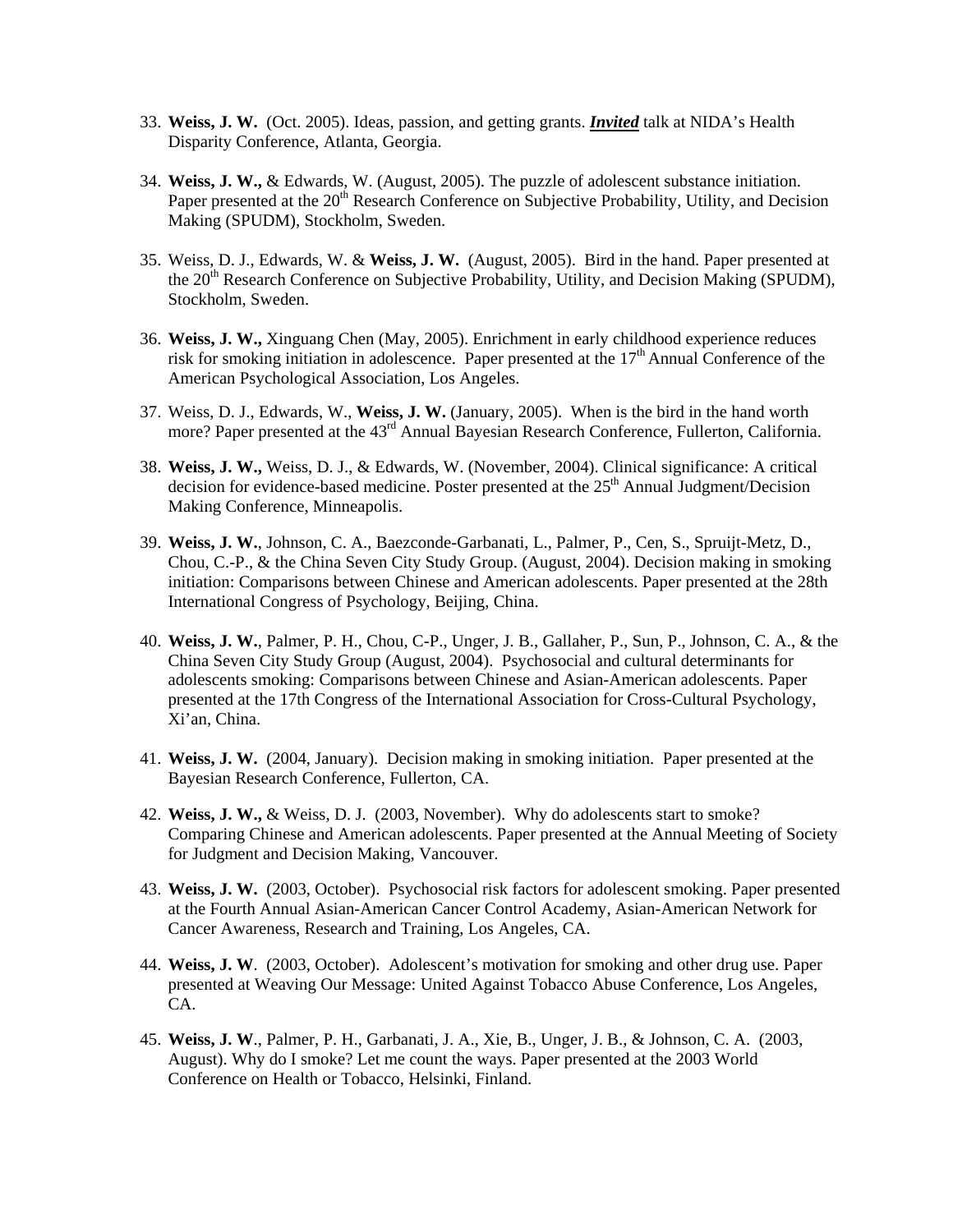- 46. **Weiss, J. W**. (2003, April). Relationship between smoking and self-image, family functioning, and acculturation among Asian-American youth. Paper presented at Asian-American and Pacific Islander Youth Research Advisory Meeting, Los Angeles, CA
- 47. **Weiss, J. W**., Palmer, P. H., & Johnson, CA. (2003, June). Predictors of adolescent smoking. Paper presented at the Hawaii International Conference on Social Sciences, Honolulu.
- 48. **Weiss, J. W.,** Palmer, P. H., Xie, B., Shakib, S., Cen, S., Garbanati, J. A., & Johnson, C. A. (2002, December). Do girls and boys smoke for the same reasons? Poster session presented at the 7th Annual Investigator Meeting of the California Tobacco-Related Disease Research Program, San Jose, CA.
- 49. **Weiss, J. W**., Garbanati, J. A., Palmer, P. H., & Chen, X. (2002, November). Variation in adolescent smoking among Asian subgroups: Effects of family, acculturation, and self-image. Paper presented at the 2002 National Conference on Tobacco or Health, San Francisco, CA
- 51. **Weiss, J. W**. (2001, December). Self-image, acculturation, and family functioning: Why Asian-American adolescents smoke. Poster session presented at the 6th Annual Investigator Meeting of the California Tobacco-Related Disease Research Program, Los Angeles, CA.
- 52. **Weiss, J. W**. (2001, March). Cultural factors in smoking initiation. Paper presented at the annual meeting of the California Psychological Association, Costa Mesa, CA
- 53. **Weiss, J. W**. (2000, December). Smoking in Asian youth: Effects of self-image and family functioning. Poster session presented at the 5th Annual Investigator Meeting of the California Tobacco-Related Disease Research Program, San Diego, CA
- 54. Garbanati, L. B., Palmer, P. H., Johnson, C. A., **Weiss, J. W.,** Unger, J. B., et al. (2000, December). Maximizing school, community, and parental participation in a school-based tobacco research program. Poster presented at the 5th Annual Investigator Meeting of the California Tobacco-Related Disease Research Program, San Diego, CA
- 55. Palmer, P. H., Anderson, C. A, Unger, J. B., **Weiss, J. W**., et al. (2000, August). The use of ethnography as part of a transdisciplinary approach to investigate influences on smoking behavior in adolescents from Wuhan, China and Chinese immigrants in California. Paper presented at the 11th World Conference on Tobacco or Health, Chicago, IL.
- 56. **Weiss, J. W.** (1999, October). Relationship of acculturation and family functioning to smoking attitudes and behaviors among Asian-American adolescents. Paper presented at the 11th Annual Convention of the Los Angeles Psychological Association, Los Angeles, CA.

#### **Manuscripts in Progress**

- 1. **Weiss, J. W**., Rubin, D. & Gomel, J. Barriers for Physical Activity among Recently Immigrated, Low-Income Latino Adults. (Manuscript under review-submitted to Health Education & Behavior, March 2009).
- 2. Mouttapa, M., Robertson, T. P., McEligot, A. J., **Weiss, J.W.**, Hoolihan, L., Ora, Ann., Trinh, L. The Personal Nutrition Planner: An Evaluation of a 5-Week Computer-Tailored Intervention for Women (submitted to Journal of Nutrition Education and Behavior, Sept. 2009).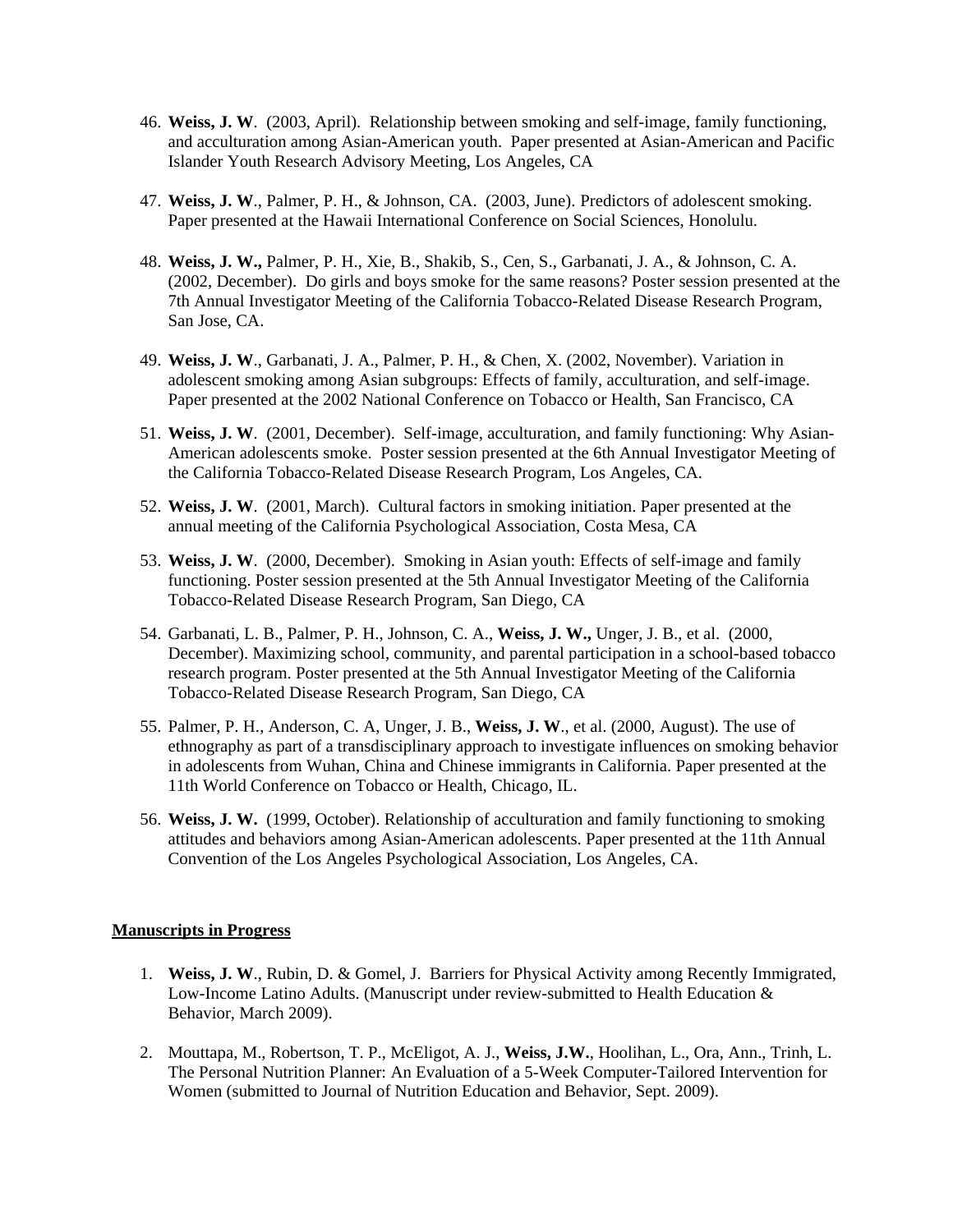- 3. **Weiss, J. W**., & Mouttapa, M. (2009). Utility of alcohol use among youth. (Manuscript is in progress).
- 4. **Weiss, J. W.,** Merrill V. C. & Akagha, K. (2009). Ethnic differences in alcohol and marijuana use among adolescents. (Manuscript is in progress).
- 5. Pendon, C., & **Weiss, J. W.** (2009). Reducing Sexual Assault Victimization: The Role of Sexual Assertiveness and Alcohol Expectancies in Undergraduate College Women. (Manuscript is in progress).

#### **Editorial Position and Service**

| <b>Editor, Californian Journal of Health Promotion</b>                            |
|-----------------------------------------------------------------------------------|
| <b>Editorial Board, Scientific Journals International</b>                         |
| <b>Associated Editor and Editorial Board, Journal of Child and Family Studies</b> |
| <b>Action Editor, Nicotine and Tobacco Research</b>                               |
| Reviewer, American Journal of Public Health                                       |
| Reviewer, American Journal of Health Promotion                                    |
| Reviewer, Journal of Adolescent Health                                            |
| Reviewer, Ethnicity and Health                                                    |
| Reviewer, Journal of Health Communication                                         |
| Reviewer, Journal of Health and Aging                                             |
|                                                                                   |

#### **Professional Membership**

| 2006-Present | <b>Community-Campus Partnerships for Health</b>                           |
|--------------|---------------------------------------------------------------------------|
| 2006-Present | American Alliance for Health Physical Education Recreation and Dance      |
| 2005-Present | American Public Health Association                                        |
| 2004-Present | Society for Judgment and Decision Making                                  |
| 2004-Present | European Association of Decision Making                                   |
| 2003-Present | Asian-American Psychological Association                                  |
| 1999-Present | American Psychological Association, Division 28, Psychopharmacology       |
| 1999-Present | American Psychological Association, Division 40--Clinical Neuropsychology |
| 1998-Present | American Psychological Association, Division 12, Substance Abuse          |
| 1998-Present | American Psychological Association, Division 38, Health Psychology        |
| 1997-Present | American Psychological Association                                        |

#### **Professional Activities**

Organization of the 44<sup>th</sup> international Annual Edwards Bayesian Research Conference, 2006

Organization of the 45<sup>th</sup> international Annual Edwards Bayesian Research Conference, 2007

Organization of a symposium for the 26<sup>th</sup> International Congress of Applied Psychology, Athens, Greece, 2006

Organization of a symposium for the 21<sup>st</sup> Subjective Probability, Utility, and Decision Making Conference, Warsaw, Poland, 2007.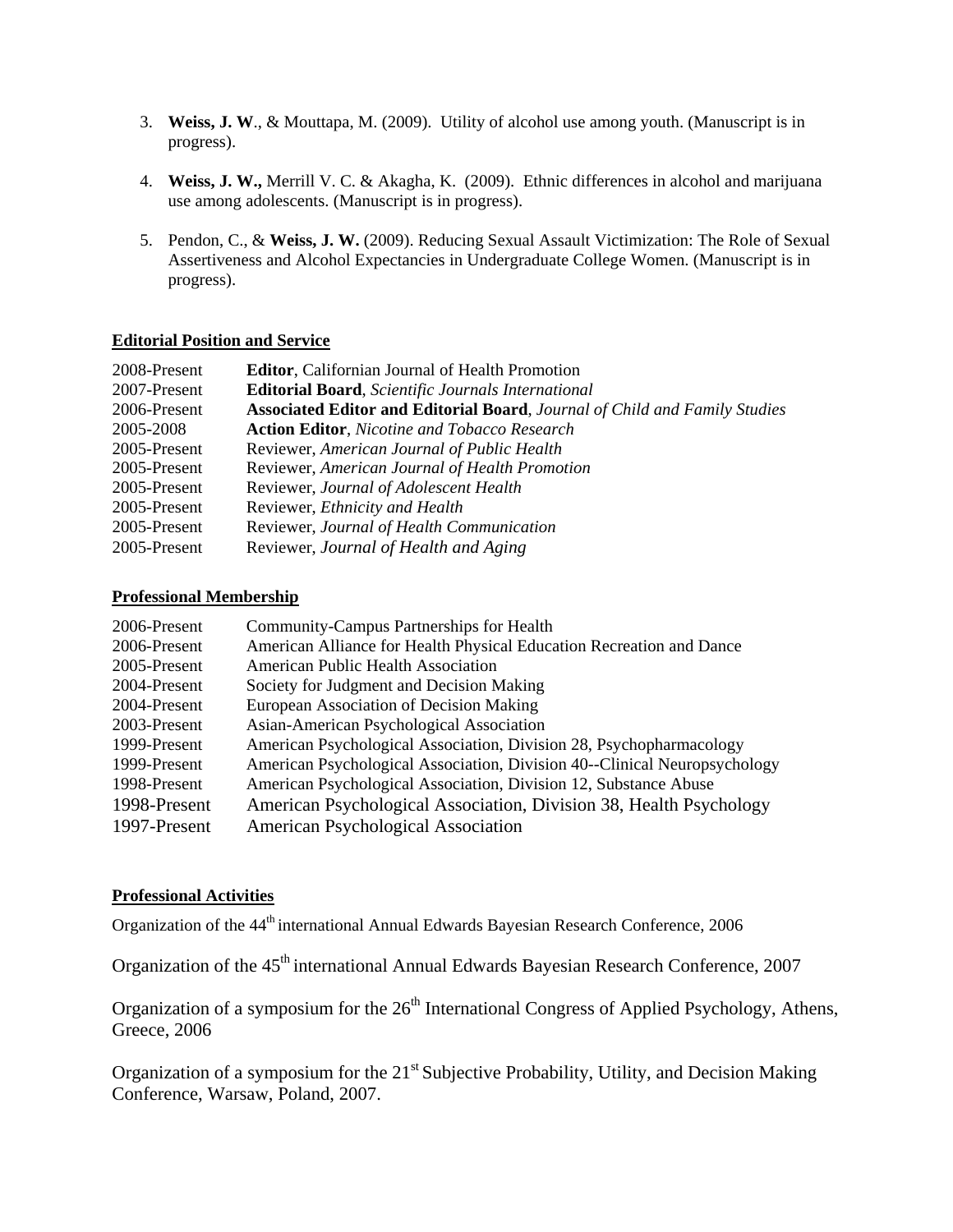#### **Mentorship and research with students**

Chairs and Members on Students' Thesis and Project Committees:

- 1. **Anna Hanlon** (grad student in MPH program), "Decision making process in eating behavior among college student," partially supported by CDC funded project **Role:** Thesis committee Chair, 2009 (in working progress)
- 2. **Radhika Kumar** (grad student in MPH program), "Ayurvedic medicine and its effect on chronic pain." **Role:** Thesis committee member, 2009 (in working progress)
- 3. **Melissa Belluz** (grad student in MPH program), "Decision making process in alcohol use and its impact on academic performance among college students," partially supported by CDC funded project **Role:** Thesis committee chair, 2009 (in working progress)
- 4. **Suzanne Scholz** (grad student in MPH program), "Family's influence on childhood obesity," partially supported by CDC funded project **Role:** Project chair, 2009 (in working progress)
- 5. **Lianne M. Nacpil** (grad student in MPH program), "A Pediatrician's Strategy for Obesity Prevention and Intervention in Latino Population: The Effect of Depressive Symptoms on Outcomes," partially supported by CDC funded project **Role:** Thesis committee chair, 2009 (in working progress)
- 6. **Jennifer Dailey** (grad student in MPH program), "The association between role distortions and gender among children of alcoholics, ages 12-16 years old." **Role:** Project chair, 2009 (in working progress)
- 7. **Connie Valencia** (grad student in MPH program), "Vicarious Utilities in Food Choices for Children," partially supported by CDC funded project **Role:** Thesis committee chair, 2009 (in working progress)
- 8. **Leslie Lagos** (grad student in MPH program), "Obesity prevention strategies in the worksite." **Role:** Thesis committee member, 2009 (in working progress)
- 9. **Melina Yepiz** (grad student in MPH program), "Mothers' role in food choices and its relationship with childhood obesity," partially supported by CDC funded project **Role:** Thesis committee chair, 2009 (in working progress)
- 10. **Selina Brollini** (grad student in MPH program), "Psychosocial factors and lifestyle choices among college students," partially supported by CDC funded project **Role:** Thesis committee chair, 2009 (in working progress)
- 11. **Chandana Tangella** (grad student in MPH program), "Effects of Parental Factors on Alcohol Use among Latino Adolescent Girls."  **Role:** Project committee member, 2009
- *12.* **Audrey Cheever** (grad student in Sociology Department), "Adolescent Alcohol Drinking Patterns: An Assessment of Demographics and Personality," partially supported by the NIH funded project (such as data collection expenses, other research assistance, using the data for the thesis, etc). *Thesis was published in Californian Journal of health Promotion*  **Role in the thesis:** Committee Co-Chair, 2007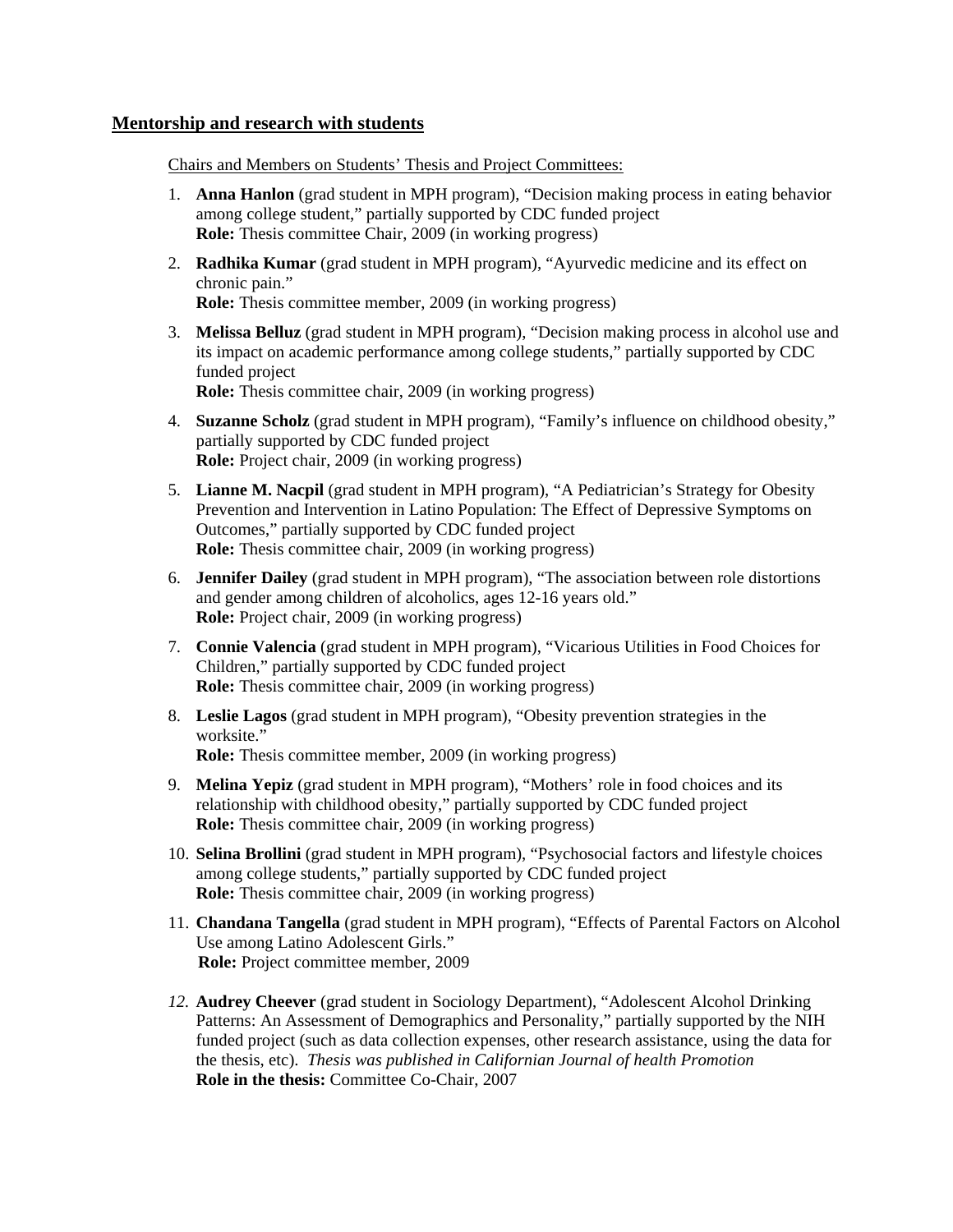*13.* **Wendy Altamirano** (MPH student), "Mother's Decision-Making in food choices for their preschoolers," partially supported by the CDC funded research project (such as data collection expenses, other research assistance, using the data for the thesis, etc). *Thesis was published as a book.* 

**Role in the thesis:** Committee Chair, 2007

14. **Jackie Gogan** (MPH student), "Decision Making Model and Adolescent Alcohol Use," partially supported by the NIH funded research project (such as stipend, data collection and entry expenses, other research assistance, using the data for the thesis, etc). Publication of the thesis in under way.

**Role in the thesis:** Committee Chair, 2008

- 15. **Kathy Akagha** (MPH student), "Risk perception and decision in drug use initiation among culturally diverse adolescents," partially supported by the NIH funded research project (such as stipend, data collection and entry expenses, other research assistance, using the data for the thesis, etc). Publication of the thesis is under way. **Role in the thesis:** Committee Chair, 2008
- 16. **Christine Pendon** (MPH student), "Personality and alcohol use among adolescents," partially supported by the NIH funded research project (such as data collection and entry expenses, other research assistance, using the data for the thesis, etc). Publication of the thesis is under way.

**Role in the thesis:** Project Chair, 2007

- *17.* **Ricardo Lopez** (MPH student), "Multi-Ethnic, College Men's Perception and Knowledge of Human Papillomavirus (HPV) and Cervical Cancer." *Thesis was published in Californian Journal of health Promotion*   **Role in the thesis:** committee member, 2007
- *18.* **Mary Hermann** (MPH student), "Adolescents' Expectancies Regarding Ecstasy Use: Analysis of the Multi-attribute Utility Decision Making Model," partially supported by the State funded research project (such as data collection and entry expenses, other research assistance, using the data for the project, etc). *Thesis was published as a book.*  **Role in the project:** Project Chair, 2006
- 19. **Saulan Eng** (MPH student), "Prevalence and pattern of use of complementary and Alternative medicine among Chinese cancer patients." **Role in the thesis:** committee member, 2006
- 20. **Vanessa Moczulski** (MPH student), "Commuting behaviors, obesity risk and the built environment." Thesis was published in *American Journal of Health Studies.* **Role in the thesis:** committee member, 2006
- 21. **Gina Harmston** (Grad student in Kinesiology department), "Exploratory investigation of the sources of enjoyment in physical activity among elementary and junior high students."  **Role in the thesis:** committee member, 2005
- 22. **Sivarama P. Vinjamury** (MPH student), "Efficacy of acupuncture to improve symptoms and functionality for people with Fibromyalgia (FM)". Publication of the thesis is under way. **Role in the thesis:** committee member, 2007
- 23. **Katrina N. Shibata** (MPH student), Reliability and Validity of the 8-ft Up & Go Test as a Measure of Dynamic Balance and Functional Mobility in People with Fibromyalgia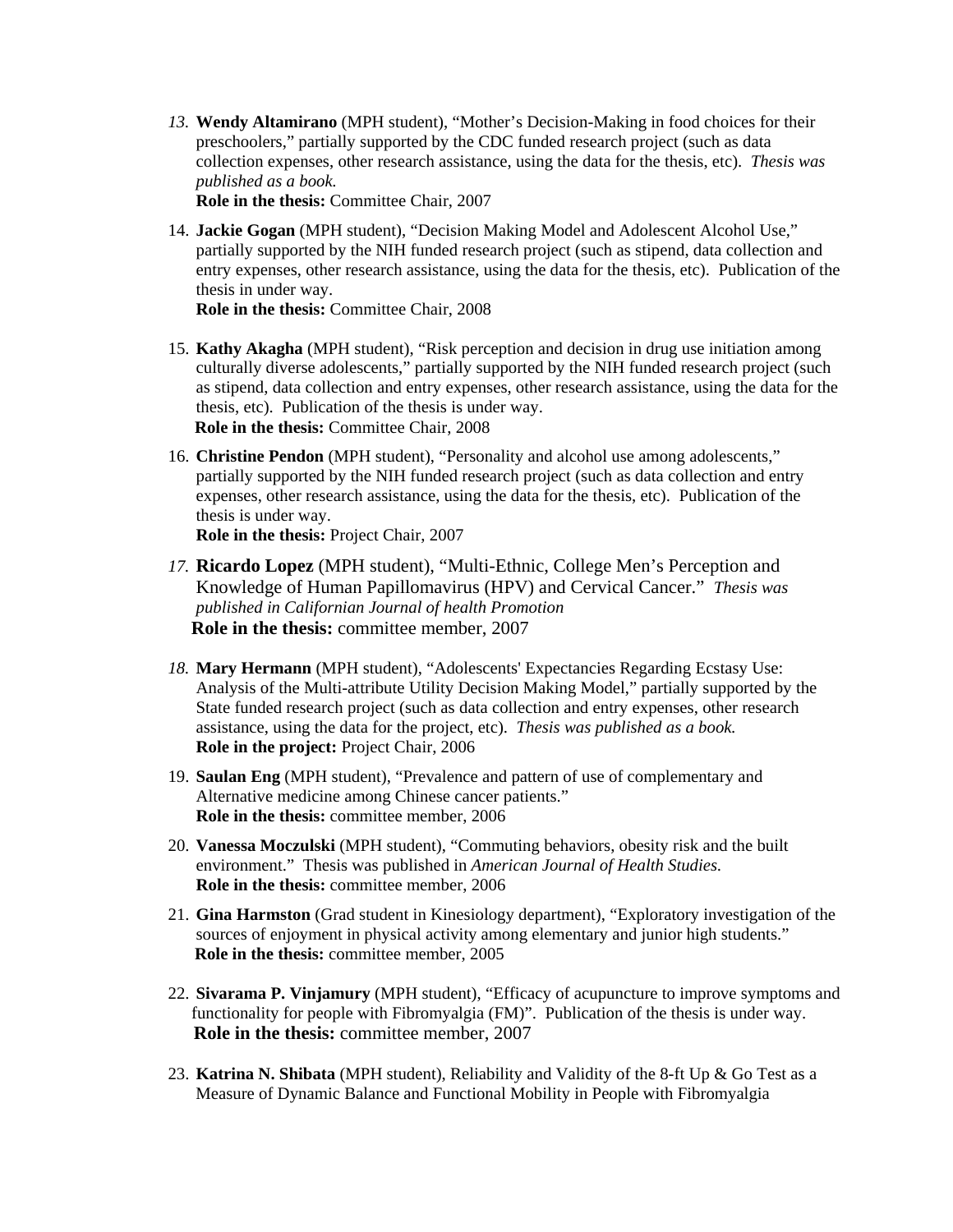#### **Internship Supervision**

- 1. Supervise more than 100 graduate and undergraduate interns who received and are currently receiving training from the CDC funded Center for Healthy Lifestyle and Childhood Obesity Prevention (Spring 2005- present)
- 2. Supervise 35 graduate and undergraduate interns who received and are currently receiving training from the NIH funded project on drug prevention. Students are from departments of Health Science, Kinesiology, Child and Adolescent Studies, Counseling, Psychology, Sociology, Business and Computer Science (Fall 2005 to 2008)

# **Department, College and University Activities**

- 1. Committee member on department search committee, 2005
- 2. Committee member on College Untenured and Full-time Lecturer Organization 2005-2007
- 3. Committee member on College Curriculum Committee 2006-2007
- 4. Co-Chari for Research and program Evaluation sub-committee on University Alcohol and Other Drug Advisory Committee, 2006-present
- 5. Secretary, Asian American Pacific Islander Faculty and Staff Association Fall 2007-2008
- 6. MPH admission committee 2007-2009
- 7. Search committee member for the director of Health Promotion Research Institute, 2009
- 8. Committee member of International Education Committee, 2009 -2011
- 9. Personnel committee 2009

# **Community Involvement, Program Evaluation and Consultancy:**

#### 1. *Computerized Alcohol Screening and Intervention (CASI) Program* 6/2007 - 9/2009

This project is a collaborative effort between University of California, Irvine and California State University, Fullerton. The goal of this project is to implement and evaluate the effectiveness of a Computerized Alcohol Screening and Intervention developed by the emergency department at UCI in the Student Health and Counseling Center at CSUF. Role: Program Evaluator

2. *PowerPlay-MD for children weight management* 9/2007-present The purpose of the project is to evaluate and provide evidence based information on the effectiveness of a pediatric obesity intervention program, PowerPlay-MC-OC. In addition, we examined the association between programmatic outcomes and psychosocial factors.

**Role: Project Director and Program Evaluator**